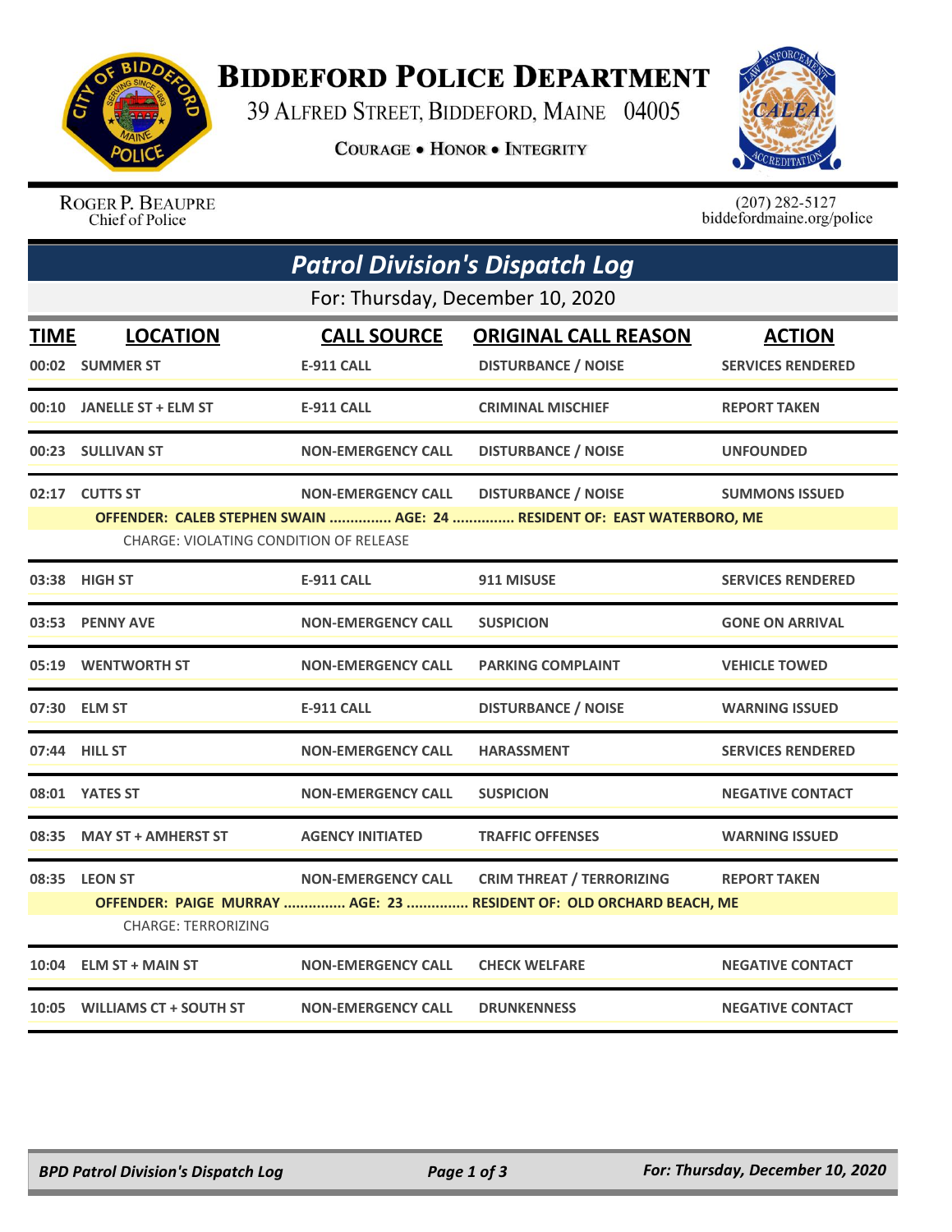| <b>TIME</b> | <b>LOCATION</b>                                                                                           | <b>CALL SOURCE</b>                                         | <b>ORIGINAL CALL REASON</b>                                             | <b>ACTION</b>            |  |  |  |
|-------------|-----------------------------------------------------------------------------------------------------------|------------------------------------------------------------|-------------------------------------------------------------------------|--------------------------|--|--|--|
| 10:06       | <b>JEFFERSON ST + CENTER ST</b>                                                                           | <b>AGENCY INITIATED</b>                                    | <b>DRINKING IN PUBLIC</b>                                               | <b>SUMMONS ISSUED</b>    |  |  |  |
|             | OFFENDER: CALEB STEPHEN SWAIN  AGE: 24  RESIDENT OF: EAST WATERBORO, ME                                   |                                                            |                                                                         |                          |  |  |  |
|             | <b>CHARGE: VIOLATING CONDITION OF RELEASE</b>                                                             |                                                            |                                                                         |                          |  |  |  |
|             | OFFENDER: COLBY J PRIEST  AGE: 23  RESIDENT OF: SACO, ME<br><b>CHARGE: VIOLATING CONDITION OF RELEASE</b> |                                                            |                                                                         |                          |  |  |  |
|             |                                                                                                           |                                                            |                                                                         |                          |  |  |  |
|             | 10:45 ALFRED ST + PRECOURT ST                                                                             | <b>E-911 CALL</b>                                          | 911 MISUSE                                                              | <b>DISPATCH HANDLED</b>  |  |  |  |
|             | 11:20 OLD POOL RD                                                                                         | <b>NON-EMERGENCY CALL</b>                                  | <b>ANIMAL COMPLAINT</b>                                                 | <b>SERVICES RENDERED</b> |  |  |  |
|             | 11:33 WASHINGTON ST                                                                                       | <b>E-911 CALL</b>                                          | <b>CHECK WELFARE</b>                                                    | <b>GONE ON ARRIVAL</b>   |  |  |  |
|             | 11:39 ADAMS ST                                                                                            | <b>E-911 CALL</b>                                          | <b>CHECK WELFARE</b>                                                    | <b>SERVICES RENDERED</b> |  |  |  |
|             | 11:57 ALFRED ST                                                                                           | <b>NON-EMERGENCY CALL</b>                                  | <b>MISSING PERSON</b>                                                   | <b>SERVICES RENDERED</b> |  |  |  |
|             | 12:17 ALFRED ST                                                                                           | <b>NON-EMERGENCY CALL</b>                                  | <b>ANIMAL COMPLAINT</b>                                                 | <b>SERVICES RENDERED</b> |  |  |  |
|             | 12:48 ALFRED ST                                                                                           | <b>AGENCY INITIATED</b>                                    | <b>PAPERWORK</b>                                                        | <b>PAPERWORK SERVED</b>  |  |  |  |
|             | 13:13 ALFRED ST                                                                                           | <b>AGENCY INITIATED</b>                                    | <b>FRAUD / SCAM</b>                                                     | <b>REPORT TAKEN</b>      |  |  |  |
|             | 13:45 LAYMAN WAY +                                                                                        | <b>AGENCY INITIATED</b>                                    | <b>VIOL OF BAIL CONDITIONS</b>                                          | <b>SUMMONS ISSUED</b>    |  |  |  |
|             | <b>CHARGE: VIOLATING CONDITIONS OF RELEASE</b>                                                            |                                                            | OFFENDER: WILLIAM DONALD SULLIVAN  AGE: 46  RESIDENT OF: BIDDEFORD, ME  |                          |  |  |  |
|             |                                                                                                           | CHARGE: TAMPERING WITH WITNESS, INFORMANT, JUROR OR VICTIM |                                                                         |                          |  |  |  |
|             | 14:42 LAURIER ST                                                                                          | E-911 CALL                                                 | <b>JUVENILE OFFENSES</b>                                                | <b>REPORT TAKEN</b>      |  |  |  |
| 14:43       | <b>BOULDER WAY</b>                                                                                        | <b>AGENCY INITIATED</b>                                    | <b>WARRANT ARREST</b>                                                   | <b>ARREST(S) MADE</b>    |  |  |  |
|             |                                                                                                           |                                                            | OFFENDER: KEVIN GILPATRICK HAMILTON  AGE: 28  RESIDENT OF: SACO, ME     |                          |  |  |  |
|             | <b>CHARGE: VIOLATING CONDITION OF RELEASE</b>                                                             | CHARGE: UNLAWFUL POSSESSION OF SCHEDULED DRUG              |                                                                         |                          |  |  |  |
|             |                                                                                                           | CHARGE: VIOLATING PROTECTION FROM ABUSE ORDER              |                                                                         |                          |  |  |  |
|             | CHARGE: WARRANT ARREST                                                                                    |                                                            |                                                                         |                          |  |  |  |
|             | 14:48 WINTER ST                                                                                           | <b>NON-EMERGENCY CALL</b>                                  | <b>ANIMAL COMPLAINT</b>                                                 | <b>SERVICES RENDERED</b> |  |  |  |
|             | 15:06 GRAHAM ST                                                                                           | <b>NON-EMERGENCY CALL</b>                                  | <b>HARASSMENT</b>                                                       | <b>SERVICES RENDERED</b> |  |  |  |
|             | <b>15:16 HILL ST</b>                                                                                      | E-911 CALL                                                 | <b>VIOL OF BAIL CONDITIONS</b>                                          | <b>SUMMONS ISSUED</b>    |  |  |  |
|             |                                                                                                           |                                                            | OFFENDER: JASON MICHAEL PROVENCHER  AGE: 45  RESIDENT OF: BIDDEFORD, ME |                          |  |  |  |
|             | CHARGE: VIOLATING CONDITION OF RELEASE                                                                    |                                                            |                                                                         |                          |  |  |  |
|             | 15:31 MASON ST                                                                                            | <b>NON-EMERGENCY CALL</b>                                  | <b>THEFT</b>                                                            | <b>SERVICES RENDERED</b> |  |  |  |
|             | 15:33 PIKE ST                                                                                             | <b>E-911 CALL</b>                                          | 911 MISUSE                                                              | <b>DISPATCH HANDLED</b>  |  |  |  |
|             | 16:09 ALFRED ST                                                                                           | <b>AGENCY INITIATED</b>                                    | <b>TRAFFIC OFFENSES</b>                                                 | <b>WARNING ISSUED</b>    |  |  |  |

*BPD Patrol Division's Dispatch Log Page 2 of 3 For: Thursday, December 10, 2020*